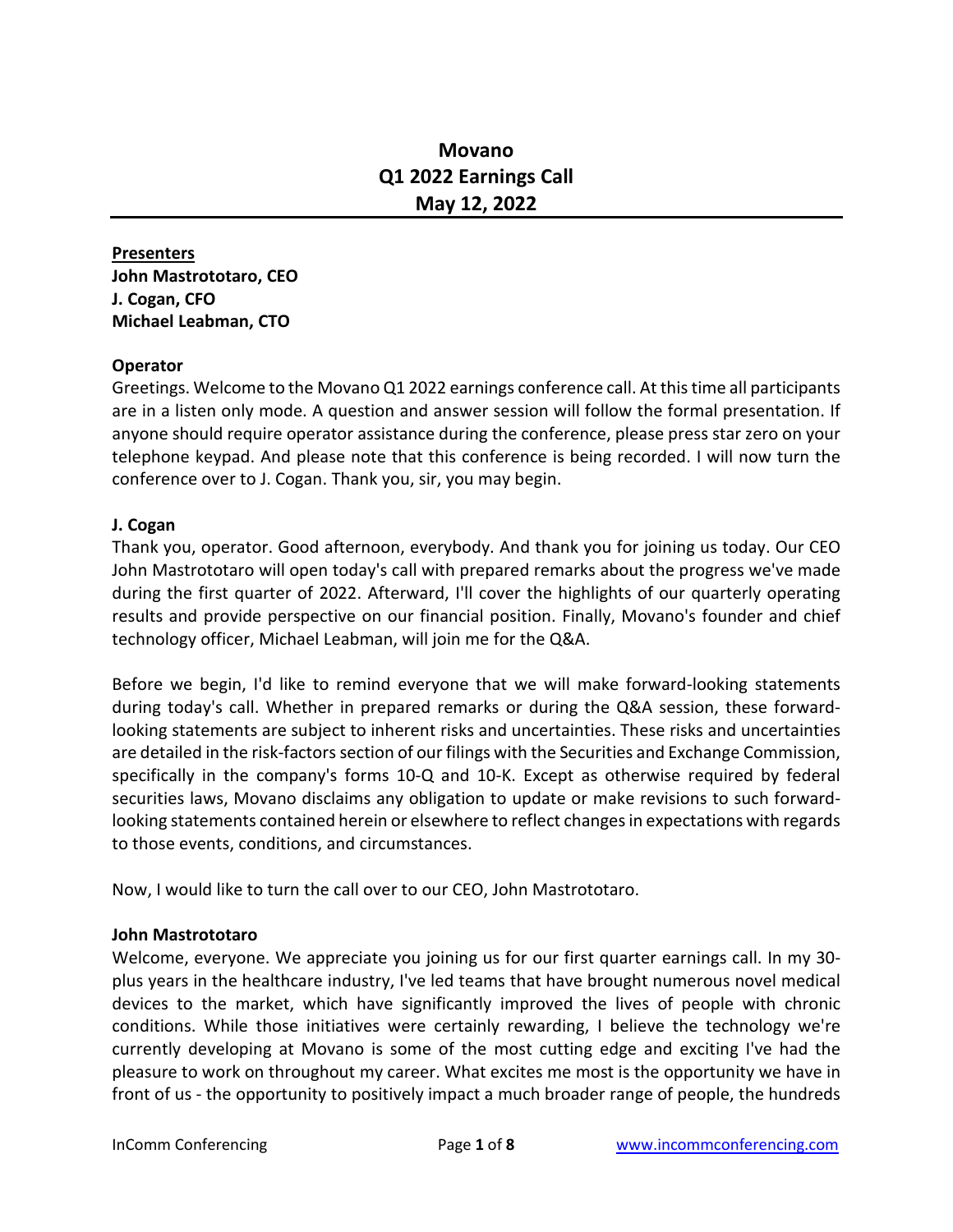of millions of individuals globally, who have or are at risk of getting diabetes or hypertension, or who just aren't feeling like themselves and want to regain control of their wellbeing and bring back their vitality.

Consumers are more aware of their health today than ever before, and in general, we collectively understand that to feel our best as we age, we need to put more emphasis on making healthy day-to-day decisions. After announcing the Movano Ring at CES this year, we continue to receive many messages each week from people who are looking for a way to interpret their body's signals and understand how they can implement changes to feel better and ultimately position themselves to achieve a more well balanced, healthier, and happier life.

To overcome the rising rates of chronic conditions worldwide and the associated and overwhelming healthcare costs, we need technology that promotes prevention and does so in fresh consumer friendly ways. At Movano, we're developing technology that combines the best of the consumer and medical worlds to provide equitable access to health data with timely feedback through beautifully designed products. We're moving healthcare technology in a direction that's more accessible, both in price and in experience, arming consumers with medically validated data and key insights they can trust and packaging it into a solution that looks good, feels good, and provides real value so it becomes a seamless part of their everyday life.

Our first product is being developed for women because we wanted to offer a solution that addresses a significant gap in the healthcare space. While at this juncture we can't reveal all the features of the Movano Ring for competitive reasons, we can assure you that it is going to be anything but a "me too" product. And our future plans are to develop solutions for everyone, as well as provide additional form factors that support the way people manage and think about their health.

2022 has proven to be a year of significant growth for our company. We're making major strides on the path to launching our first commercial product, the Movano Ring, and today we want to share some of the highlights from Q1 and recent weeks to demonstrate this progress.

As of our last earnings call in March, we had received our single chips back from Global Foundries and we were just beginning to conduct testing. We expected the testing to last through the spring. And as you may have seen in our press release today, we successfully validated the functionality of our proprietary and patented System-on-a-Chip, in the timeline we previously outlined.

At 4 millimeters by 6.7 millimeters, System-on-a-Chip combines multiple antennas and a variety of frequencies in the smallest ever radio-frequency enabled, integrated circuit designed specifically for blood pressure or glucose monitoring systems. Reaching this point is one of the most important milestones we have achieved as a company today.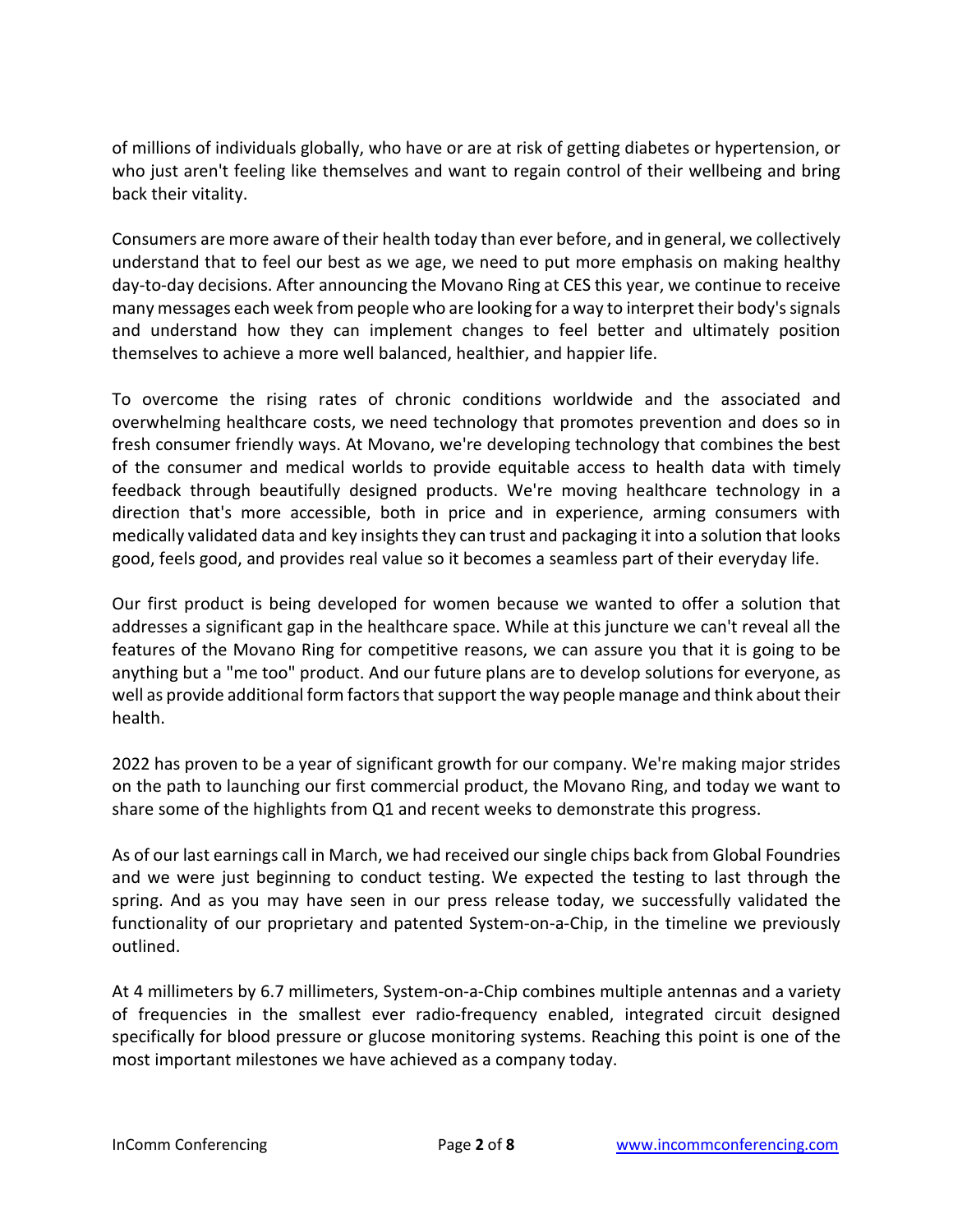While most competitors in the wearable technology sector use off the shelf components, we developed our sensing system from the ground up because we strongly believe the standard approach cannot deliver the level of accuracy, flexibility of form factor, or cost we're aiming to achieve. Our integrated sensor uses mmWave RF frequencies, which offers an opportunity for increased accuracy across a broader population because it is not affected by different skin pigmentation, as can be the case with optical sensors.

In addition, our solution is fabricated using the latest processes in semiconductor technology, meaning the size can be smaller and the materials more cost effective, giving us greater flexibility in the design of future medical devices and in our ability to offer a solution that's affordable, so we can reach a larger, more diverse segment of people.

This decision came at no small cost. We've spent more than four years developing, designing and shrinking this novel non-invasive technology. Our unique investment in R&D, which has been led by engineers with decades of experience in RF, highlights our commitment to providing more accurate data and unique small and affordable form factors. The completion of testing coincides with the addition of one new patent issued to Movano, making a total of seven US patents in our portfolio. The new patent protects innovations around Movano's multi-band chip design, which uses signal diversity and advanced signal processing capabilities, and will be integrated into various devices in the future.

While the sensor is now operational, we're integrating it into a new prototype system, which will be closer in size and shape to our final product and will be used for additional blood pressure and glucose studies in the near term. With a smaller prototype, we'll be able to conduct longer and more complex studies that will help us gather additional data to further improve our algorithms. Every time we size down from a larger prototype system to something smaller, we've improved upon the cleanliness of the data, and our ability to process and filter the data. And, we believe this will be the case in this instance as well.

In addition to conducting more glucose and blood pressure studies, we've got a busy schedule of other clinical trials for the remainder of the year. We'll be pursuing clearances on our heart rate, blood oxygen saturation, and respiration rate monitoring capabilities, and conducting the necessary studies to do so. We believe our decision to pursue FDA clearances to give users medically validated data is a major point of differentiation amongst the competition and we are taking an aggressive approach to achieve these goals as soon as possible.

We continue to position ourselves for the successful launch of the Movano ring and future medical devices on the personnel front as well. We've recently added two key members to the team in April, Nan Kirsten Forte, a pioneer in the healthcare media industry with a track record of success and marketing, partnerships, go-to market execution, and mergers and acquisitions joined our board of directors. Over her 30 year career, Nan has been an entrepreneur in successful startups and an intrapreneur at public companies such as WebMD and now at Everyday Health Group.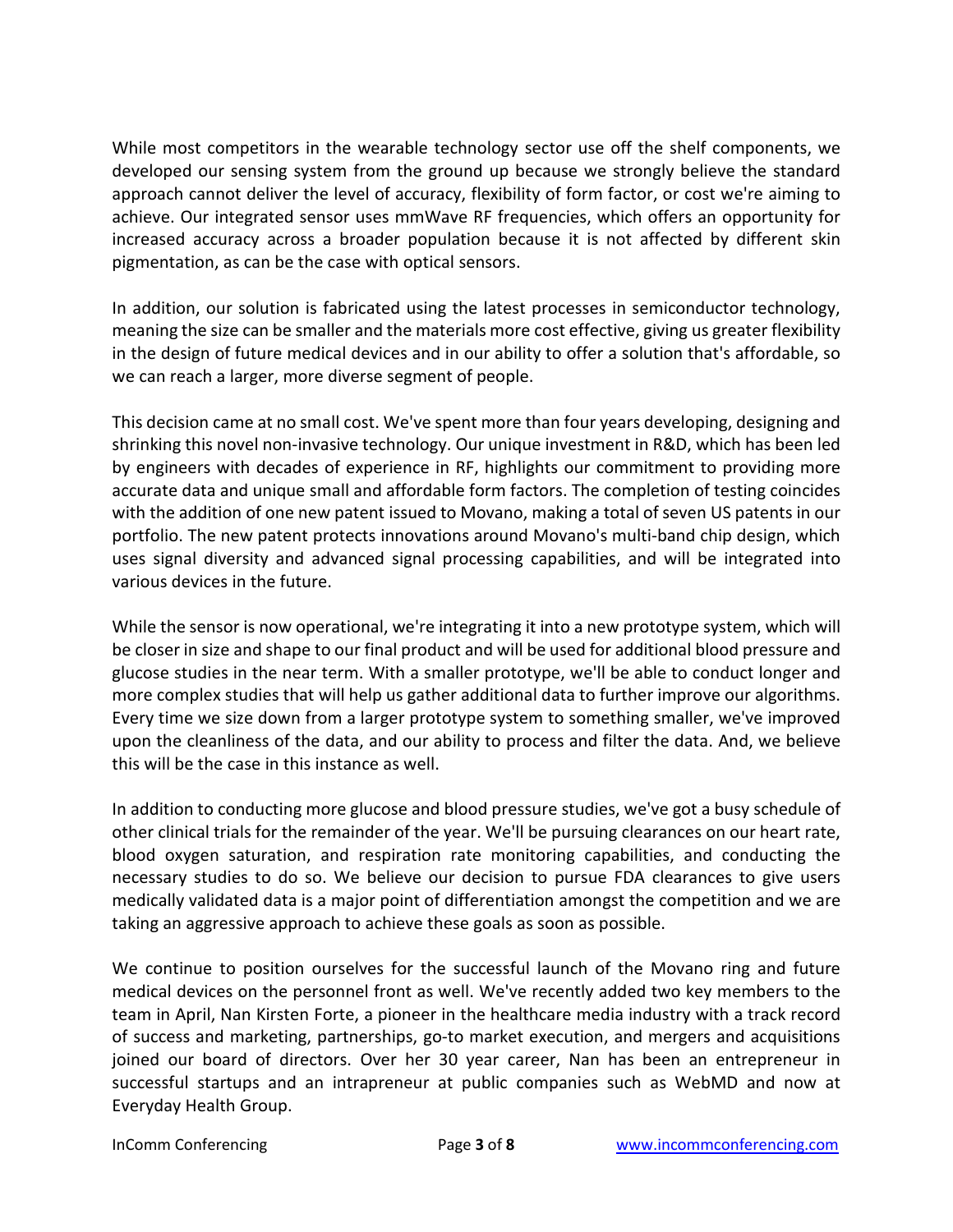Nan is fiercely passionate about the healthcare space, and has many accomplishments including over 100 awards for health journalism and groundbreaking health and wellness programs. She also spearheaded the development of WebMD symptom checker and helped grow the WebMD audience from 1 million to over 120 million monthly users.

Additionally, we've hired Chief Marketing Officer, Tyla Bucher. Tyla brings over two decades of experience building and launching global integrated consumer marketing campaigns for top tier brands. In her most recent role as Senior Vice President of Marketing for Hydrow, maker of the leading at-home connected rower, she successfully launched the company's first full funnel brand campaign, doubling brand awareness, and contributing to its impressive revenue growth. Prior to Hydrow, Tyla held various brand strategy and marketing leadership role roles at Hasbro and 20<sup>th</sup> Century Fox. As Movano's CMO, Tyla will oversee the company's brand, communication, and marketing strategies as well as work cross-functionally to develop partnerships and sales strategies.

Between Nan, Tyla, and recent hires Stacy Salvi, our VP of Strategy, who is a former Google and Fitbit employee, and Michael Sole, our VP of Business Development, who has experiencing managing global sales, strategy, and new business development at a number of consumer products and medical device companies, we're developing a world class team with tremendous experience bringing new products to the market.

They are currently planning for our limited beta release, as well as putting the foundation in place to prepare for a broader market launch following a successful beta program. To help accelerate go-to market strategy, we're continuing to have conversations with potential strategic partners. We are so fortunate to have Nan and several others on our team, who have a wealth of knowledge and experience executing partnerships, which we will draw upon to guide us through the process.

Overall, we feel great about our discussions today and the level of interest from potential strategic partners. As we've noted in the past, given our positioning at the intersection of medical and consumer devices, we believe there are several healthcare and consumer sub sectors that would be a great fit from Movano's solution.

In summary, the progress we've made over the past year has been exceptional. Since the IPO last March, we've more than doubled our team and brought on a new board member to augment our go-to market strategy. We've taped out and miniaturized our multi-chip architecture into a single sensor solution, which is now functional, patented and ready to be implemented into a new prototype system. We've completed multiple blood pressure studies in our own lab, as well as another glucose pilot study with the help of an independent, FDA-compliant clinical lab. We've announced and are actively planning for our first beta release.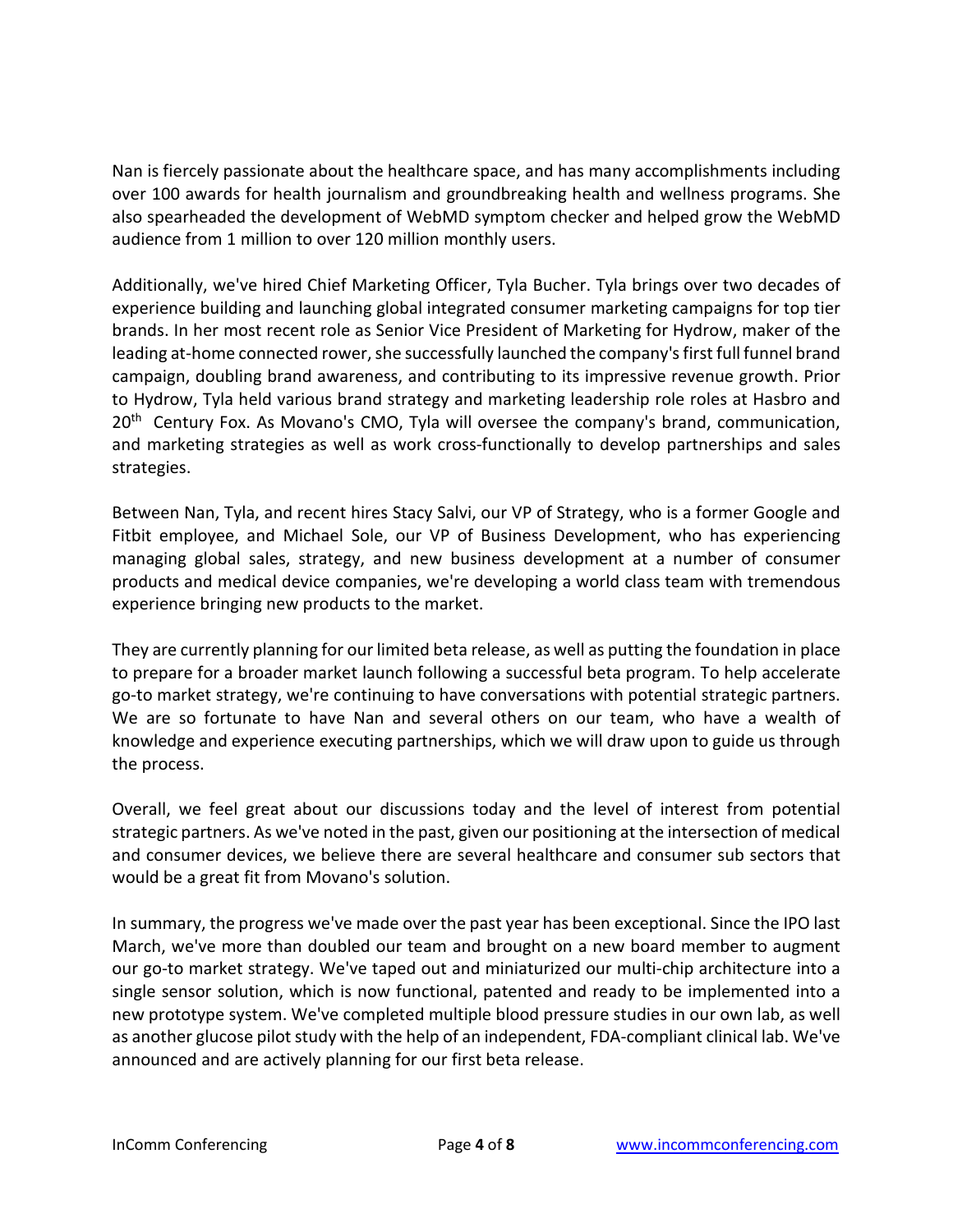The company is also beginning to make a name for itself in the industry. We have recently joined the American Heart Association Center for Health Technology and Innovation's Innovator's Network, so we can leverage their network and best-in-class science from the American Heart Association to help fulfill our company goals. And, we are continuing to find opportunities to increase our visibility amongst investors, consumers, and partners. We have accomplished so much over the course of the past year with a very small, talented team, and I'm looking forward to seeing what we can achieve this next year as we continue to invest in our technology, grow our team, and deepen our commitment to our mission and goals. With that, I'll turn it back to J. to discuss the quarterly financials.

# **J. Cogan**

Thanks, John. We detailed the financial results in today's first quarter earnings release, which you can find on our website, but I'll share a few key line items. Movano reported an operating loss of \$6.9 million in the first quarter of 2022, compared to an operating loss of \$3.3 million in the year ago period. The increase was primarily related to the expansion of our team and R&D initiatives, as well as the full quarter inclusion of public company costs related to our March 2021 initial public offering.

At the end of the first quarter of 2022, we had \$27.7 million of cash, cash equivalents, and short term investments, and total assets of \$29.6 million. We will not be providing specific financial guidance. But as you've heard in today's quarterly report, as well as through our commentary on previous quarterly calls, we're making great progress and doing so on a capital-efficient basis as evidenced by today's news regarding the successful validation of the functionality of a proprietary and patented System-on-a -Chip, our plans for several more clinical studies in 2022 as we pursue a wide range of FDA clearances and the build out of our go-to market team, which is positioning the company for a beta release of the Movano Ring in the back half of 2022 and a broader commercial launch following a successful beta program.

As that concludes our formal remarks we'd be glad to take your questions. Operator, we're ready to begin the Q&A section of the call.

# **Operator**

Thank you. At this time, we'll be conducting a question and answer session. If you would like to ask a question please press star one on your telephone keypad. A confirmation tone will indicate that your line is in the queue. You may press star two if you'd like to remove your question from the queue. For participants using speaker equipment, it may be necessary to pick up your handset before pressing any star keys. One moment while we pull for questions.

# **J. Cogan**

Okay, Operator, while you're working on the phone lines, why don't we go ahead and take some questions from the webcast. I'll go ahead and ask those.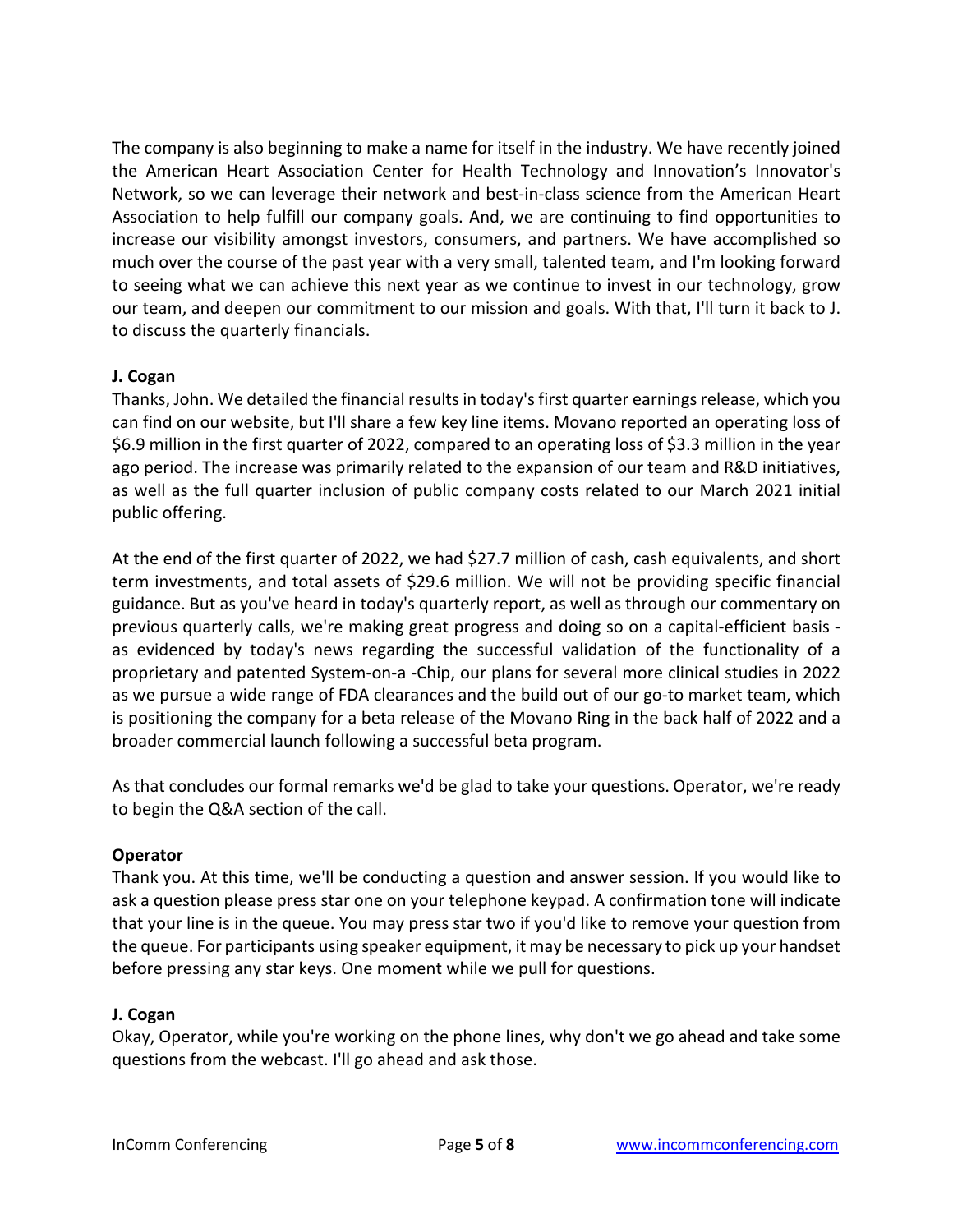The first question has to do with balance sheet and cash. And generally, if we have enough funds to launch on a direct-to-consumer basis without raising additional capital. I'll go ahead and take this. Our cash burn was just under \$6 million in the first quarter of 2022. Pretty similar to what it was in the fourth quarter of 2021. And again, to reiterate, we had \$27.7 million in cash, cash equivalents, and short-term investments at the end of the first quarter. Capital deployment and efficiency are very important strategic objectives for the company. We've been making very targeted investments over the past four years, including team building, clinical studies, and tech development, which has served us well. And we expect to continue to be very efficient as we go. Both on an absolute basis, and also, relative to our peer set.

As we've talked about before, we don't provide financial guidance and we can't comment on the potential timing of capital raises, etc., as you're well aware. But as we've noted in our financial filings in the past, we expect to raise more capital over time. And we plan to continue to make good progress between now and whenever that might be.

John, I think the second question is going to be for you. Today's news on your single-chip solution sounds like an important catalyst. Can you give us some additional insights on what it all means? How it plays into your plans to launch commercial products, including both the monitoring of blood pressure and glucose?

## **John Mastrototaro**

Sure, Thanks, J. Yeah, look, I'd have to say that today's news regarding the functionality of our single-chip solution is arguably the biggest milestone reached by our team today. And, you know, if you take a step back, we made a decision to build our own proprietary system on a chip to generate the greatest accuracy and cost efficiency in the market and allow us to reach the widest possible audience.

I think it's also important to note that this is not something that can be easily replicated, given our team's deep experience in RF and sensor development, as well asthe significant IP that we've developed around it. And now it's very much de-risked from an investment standpoint, which we believe is quite attractive for our current and future investors. So what this means moving forward, is it'll further improve and accelerate our blood pressure and glucose clinical studies process, as well as our algorithm development initiatives. As you can imagine, we're building new prototypes in clinical testing as we speak and plan to do further testing in 2022.

Second, the single-chip solution is key to our commercialization pipeline, as it layers in blood pressure, glucose, and a range of other analytes and conditions we plan to measure, monitor, and provide important insights about and many of these we've yet to announce for competitive reasons. And also, due to the small size of the chip, we can integrate it into any form factor, including a ring.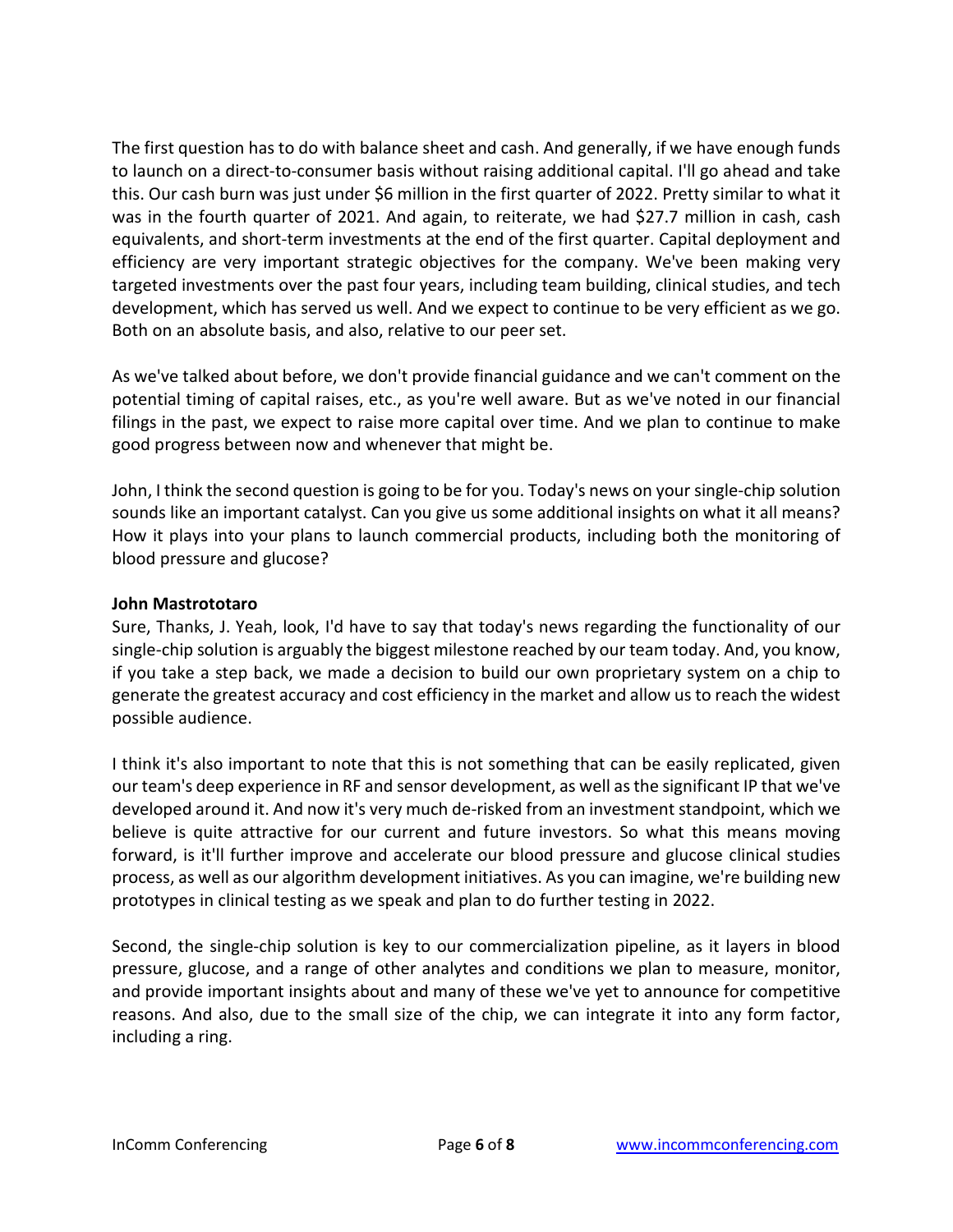So to summarize, the chip is proprietary, it's patented, and it's valuable in that there's simply nothing like it in the world with its capabilities. And we're really thrilled to have reached this significant milestone.

## **J. Cogan**

Okay, let's move on to the next question. This one, I think will also be for you, John. Can you be a little more specific about the beta launch of the Movano ring as well as the broader launch to consumers? We had a few questions on this through the webcast and I think that will cover all those questions.

## **John Mastrototaro**

Sure. Well, first, I'd like to reiterate that the beta launch is on track for the second half of the year, as we had announced in our last quarterly earnings call. And we've assembled a terrific goto market team to help ensure a successful test of our first product. We have no shortage of interested beta testers, we've received more than 5,000 personalized messages from supportive individuals since unveiling the Movano Ring, most of whom have volunteered to participate in the beta launch. And of course, we're also looking at other opportunities for beta evaluation as well.

The beta program is going to provide us a valuable opportunity to collect feedback on our platform outside of the laboratory. And meanwhile, while that's happening, our go-to market team is actively preparing for the broader market launch following the successful beta program. And while we haven't announced the launch date, you can rest assured we're moving as fast as possible as we have with our other efforts as a company today.

# **J. Cogan**

Okay, there's a general question about strategic partners, just looking for a little more insight and an update as to our process and progress.

#### **John Mastrototaro**

Well, the announcement of our plans to launch the ring certainly provided a catalyst for Movano to engage with potential strategic partners. As you can understand, we're not in a position today to be specific about the status of such conversations. But as we've noted in the past, we're seeing interest from a broad cross section of the healthcare, consumer, and technology sectors. In fact, the level of interest has definitely surpassed our expectations. And I think it speaks to the tremendous appeal of the Movano ring and the value that our solution could bring to consumers and potential partners.

There's several elements of the ring and our mission that have resonated broadly in our conversations: the focus on women, the aesthetically pleasing design of the ring, the medical grade data and pursuit of FDA clearances, the intelligent insights that connect cause and effect to help people understand how activities of their daily life affect their health, and finally, providing a solution that's affordable enough that it can be attractive to a mass audience. I think